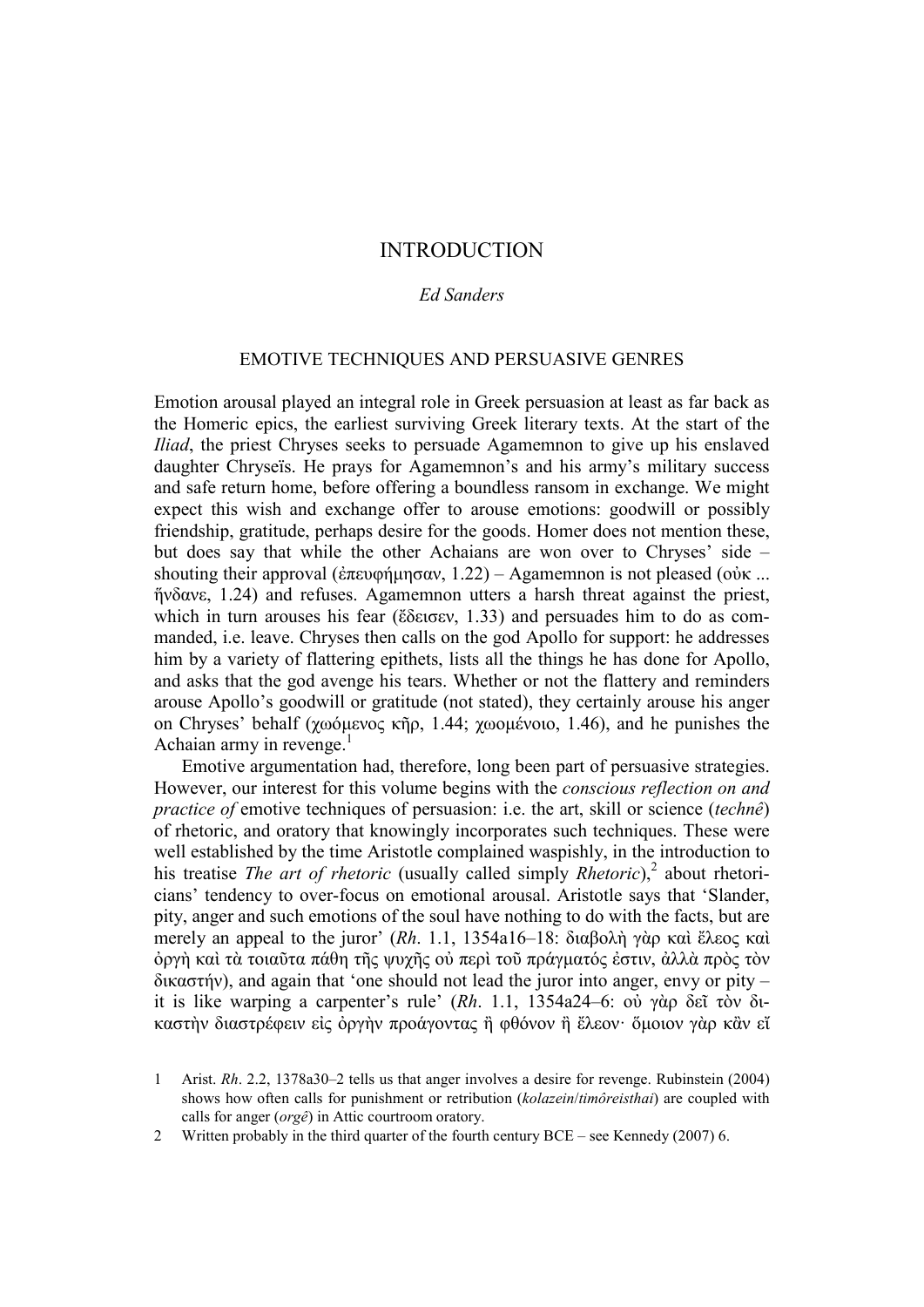τις  $\ddot{\phi}$  μέλλει χρῆσθαι κανόνι, τοῦτον ποιήσειε στρεβλόν), and he complains that those who write treatises on rhetoric treat of little else (*Rh*. 1.1, 1354a11–16).

Such rhetorical theorists were included among, or were direct intellectual descendants of, the sophists – itinerant teachers who wandered Greece from the mid-fifth century BCE taking on paying pupils, mainly the sons of the leisured classes.<sup>3</sup> Many of the most famous sophists gravitated to Athens which, thanks to the revenues of its empire, had a large wealthy/leisured class in this period, who wanted their sons trained (*inter alia*) to address the Assembly.<sup>4</sup> Sophists had a variety of interests, but rhetoric was frequently one of the subjects on their curricula. This interest is foregrounded in the most famous depiction of sophists in literature, in Aristophanes' comedy *Clouds* (dated 423 BCE), in which Socrates is lampooned as representative of the sophistic agenda: corrupting the young, not believing in the traditional gods, introducing new divinities,<sup>5</sup> and teaching his pupils to wield morally wrong arguments so well as to overcome morally right  $\frac{1}{2}$ ones<sup>6</sup>

One of the most important sophists – and most influential rhetoricians – was Gorgias. He features as one of Socrates' interlocutors in Plato's *Gorgias*, but in this dialogue his description of oratorical technique concentrates on the persuasive exposition of an argument, not arousing emotions. Socrates, in contrast, stresses the affective aspect when he says that oratory consists of the knack of producing gratification and pleasure in the audience through flattery (Pl. *Grg*. 462c3–7: ἐμπειρίαν ἔγωγέ τινα … χάριτός τινος καὶ ἡδονῆς ἀπεργασίας; 463a8–9: καλῶ δὲ αὐτοῦ ἐγὼ τὸ κεφάλαιον κολακείαν). Gorgias's own *Encomium of Helen*, however, certainly recognizes the importance of emotional persuasion, advising that:

Speech is a powerful lord that ... can banish fear and remove grief and instill pleasure and enhance pity.  $(8)$  ... The power of speech has the same effect on the condition of the soul as the application of drugs to the state of bodies; for just as different drugs dispel different fluids from the body, and some bring an end to disease but others end life, so also some speeches cause pain, some pleasure, some fear; some instill courage, some drug and bewitch the soul with a kind of evil persuasion.  $(14)'$ 

It is perhaps this sort of approach that Aristotle complains about.

By the late 420s, oratorical appeals to emotion were common enough to be satirized at length in Aristophanes' comedy *Wasps* (dated 422). Early in the play we get a report that Kleon – a demagogue, described by the hostile historiographer Thucydides as 'very violent' (βιαιότατος, 3.36.6.4) – has enjoined jurors to turn

- 4 On the sophists in Athens, see Wallace (1998).
- 5 The real life Socrates was in fact executed on just these charges, according to Plato (*Ap*. 24b). See Hansen (1995) from the Athenian point of view.
- 6 See Dover (1968) xxxii–lvii on the association of these charges with the sophist movement, and Aristophanes' choice of Socrates to represent them. In the play Unjust Argument (*Adikos Logos*), as his name implies, wins through mastery of eristic reasoning rather than emotional techniques.
- 7 Trans. Kennedy (2007) 253–4.

<sup>3</sup> See Gagarin (2002) 9–36 on the sophists.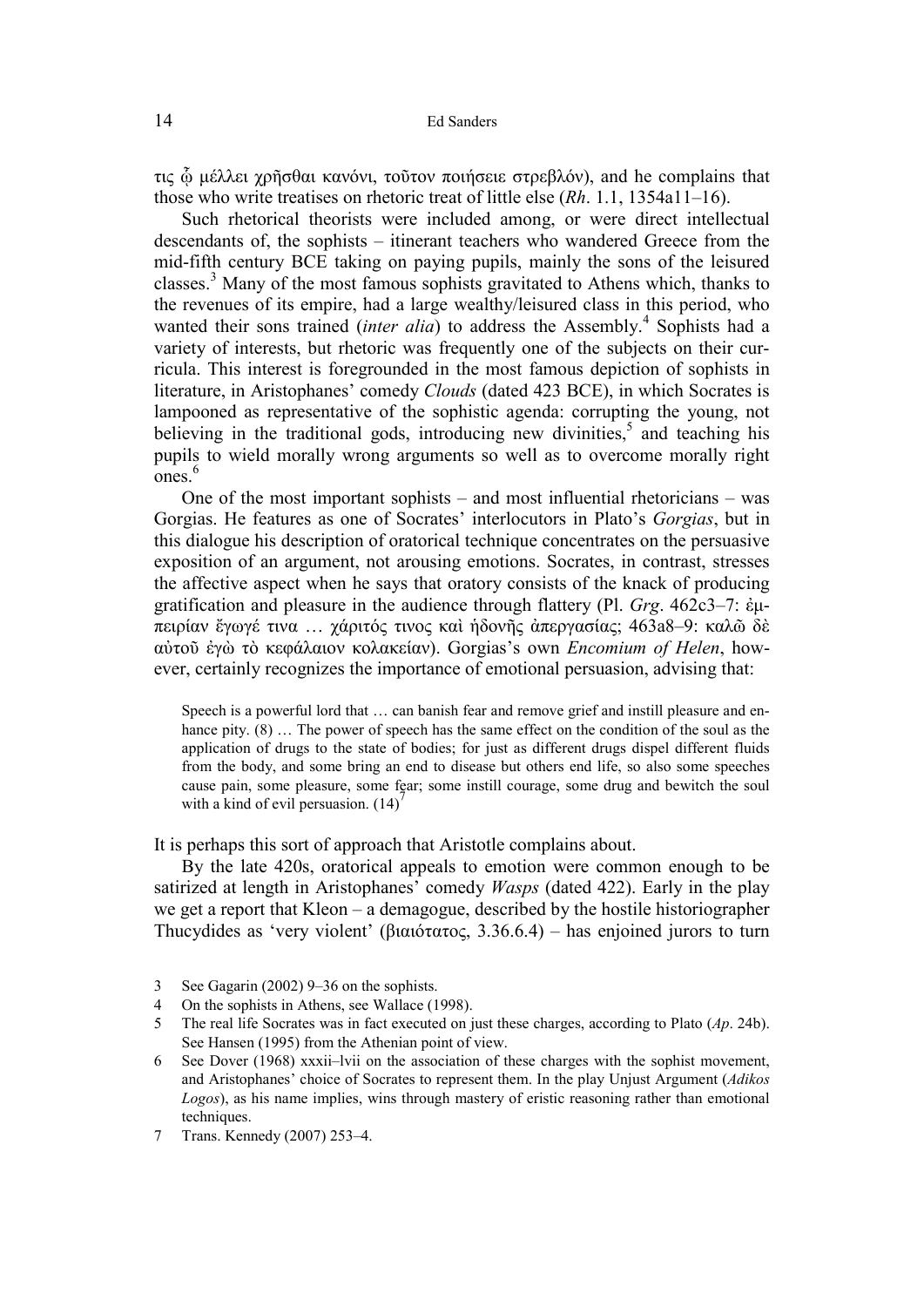#### Introduction 15

up with three days' worth of grievous anger, in order to punish offenders (Ar. *Vesp*. 243–4: ὀργὴν … πονηρὰν … ὡς κολωμένους ὧν ἠδίκησεν). The enthusiastic juror Philokleon later describes how defendants ask for pity (οἴκτιρόν μ', 556), then try everything they can to get off a charge: they bewail (ἀποκλάονται) their poverty and attribute their misfortunes to it; they quote myths, fables and  $j$  iokes to make him laugh; they drag their children out front to bleat (βληγάται) in concert, while the defendant himself trembles (τρέμων) and entreats him as a god to approve his accounts, asking him to have pity on hearing his son, or be persuaded by his daughter – this, he says, makes him relax his anger a little (562–74). And in the mock trial later in the play, Bdelykleon entreats Philokleon to have pity on (οἰκτίρατ') the dog Labes, and brings in Labes' puppies, whom he instructs to beg and entreat while whimpering (κνυζούμενα) and crying (δακρύετε)  $(975-8)$ .

While this could be dismissed as comic fantasy, the fact that it could be staged in front of an Athenian audience suggests it is unlikely they would find such behaviour unrecognizable. Firmer evidence comes from [Lys.] 20 (*For Polystra*tos), a lawcourt speech delivered not many years after this,<sup>8</sup> in which the speaker says: 'Nevertheless, gentlemen of the jury, we see that if somebody brings forward his children and weeps and laments (κλαίη καὶ ὀλοφύρηται), you take pity (ἐλεοῦντας) on the children … and pardon the father's crimes on account of the children' (20.34); he then begs: 'we [not having children to bring forward, but an aged father] bring forward our father and ourselves, and beg ( $\epsilon \xi \alpha \tau \sigma \omega \alpha \epsilon \theta$ ) ... pity (ἐλεήσατε) on our father, who is an old man (γέροντα ὄντα), and on us'  $(20.35)$ <sup>9</sup>. The language and the behaviour are almost identical to that described in *Wasps*. 10

Other theatrical techniques were also available to orators. In Aristophanes' comedy *Acharnians*, Dikaiopolis seeks leave to dress up for his trial, so as to look totally wretched (Ar. *Ach*. 383–4: ἐάσατε ἐνσκευάσασθαί μ' οἷον ἀθλιώτατον). In both this play (711) and very frequently in Aristophanes' *Knights* (274, 276, 285– 7, 304, 311, 626, 1380), speakers use shouting, shrieking or a thunderous voice to terrify audiences. Perhaps the most striking example of this in a real speech comes not from Classical Athens, but from an Assembly speech given in the Sicilian city of Enguion in the late third century BCE. The speaker Nikias fakes possession by supernatural beings in order to freeze other citizens in fear long enough for him to flee the city safely (Plut. *Marc.* 20.5–6).<sup>11</sup> Other emotions can be aroused in this

<sup>8</sup> Todd (2000) 217 dates the speech to 'probably 410 or possibly 409'.

<sup>9</sup> Trans. Todd (2000) 226–7; the appeal for pity is repeated, slightly amplified, at 20.36; cf. also, e.g., Dem. 21.99, [Dem.] 53.29 for further comments on this theme. On appeals to pity, see particularly Johnstone (1999) 109–25, Bers (2009) 77–98; more generally across the ancient world, Naiden (2006).

<sup>10</sup> On emotional arguments paralleled in oratory and (satirized in) Old Comedy, see Carey (this volume).

<sup>11</sup> See Chaniotis (1997) 234–5 on this episode.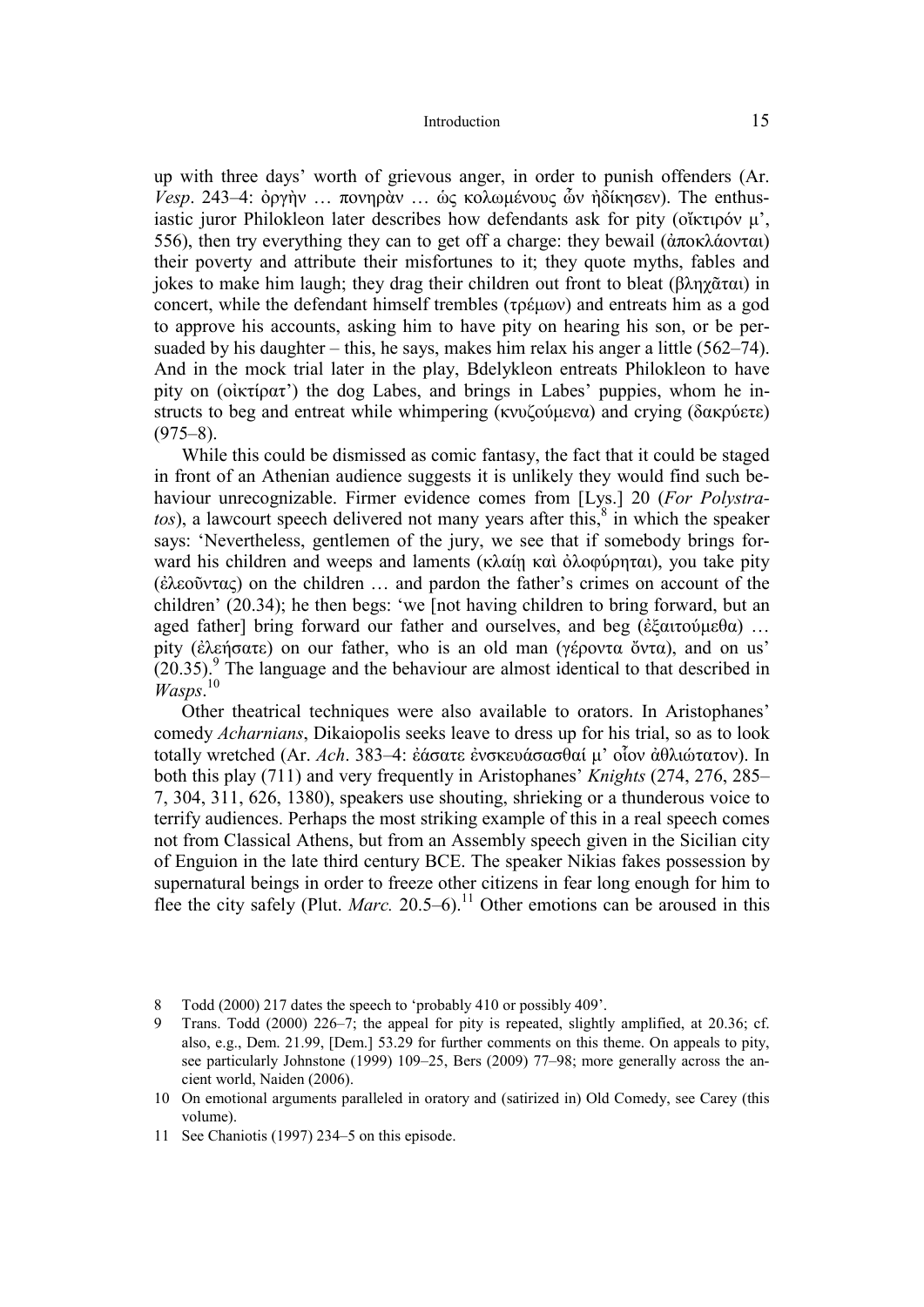way too: e.g. Aristotle describes how voice and other delivery techniques such as gesture, dress and dramatic actions can engender pity (*Rh*. 2.8, 1386a32–b5).<sup>12</sup>

Despite his quibbles about the extent and manner in which other rhetoricians advised orators to manipulate emotions, Aristotle was perfectly happy for emotions to be aroused through proofs (*pisteis*).<sup>13</sup> He argues: 'Of the modes of persuasion furnished by the spoken word there are three kinds. The first kind depends on the personal character [*êthos*] of the speaker; the second on putting the listeners into a certain frame of mind [ἐν τῷ τὸν ἀκροατὴν διαθεῖναί πως]; the third on the proof, or apparent proof, provided by the argument [*logos*] of the speech itself' (*Rh*. 1.2, 1356a1–4), then confirms *re* the second that 'persuasion may come through the listeners, when the speech stirs the emotions [*pathos*]' (*Rh*. 1.2, 1356a14–15: διὰ δὲ τῶν ἀκροατῶν, ὅταν εἰς πάθος ὑπὸ τοῦ λόγου προαχθῶσιν).<sup>14</sup> Having spent some time talking of other issues, he returns to emotions in a lengthy section of the treatise (*Rh*. 2.1–11), which he introduces as follows:

The emotions are all those feelings that so change men as to affect their judgements, and that are also attended by pain or pleasure. Such are anger, pity, fear and the like, with their opposites. We [i.e. Aristotle] must arrange what we have to say about each of them under three heads. Take, for instance, the emotion of anger: here we must discover what the state of mind of angry people is, who the people are with whom they usually get angry, and on what grounds they get angry with them.... The same is true of the other emotions.<sup>1</sup>

The following chapters are devoted to discussions of one emotion or a pair of 'opposite' (*enantion*) emotions: 2.2 and 2.3 respectively on anger (*orgê*) and calming down (*praünsis*); 2.4 on friendship (*philia*) and hatred (*misos*); 2.5 on fear (*phobos*) and confidence (*tharsos*); 2.6 on shame (*aischunê*) and shamelessness (*anaischuntia*); 2.7 on gratitude (*charin echein*) and briefly ingratitude  $(acharistein);$ <sup>16</sup> 2.8 on pity (*eleos*); 2.9 on indignation (*nemesis*); 2.10 on envy (*phthonos*); and 2.11 on emulation (*zêlos*) and scorn (*kataphronêsis*).<sup>17</sup> The order of these emotions is somewhat indiscriminate. With the exception that emotions relating to others' bad or good fortune are grouped together at the end, $18$  there is no obvious reason for the order selected, and Aristotle does not advise directly on

- 12 On aspects of performance in Greek and Roman oratory, see Kremmydas, Powell and Rubinstein (2013). Hagen (this volume) explores the emotionally persuasive use of tears in Roman oratory and historiography.
- 13 Dow (2007) is persuasive on resolving the 'contradiction' between *Rh*. 1.1's criticism of emotional techniques and *Rh*. 1.2's advocacy of emotional proofs; cf. Dow's bibliography for further scholarship on this issue.
- 14 Trans. Rhys Roberts (1984) 2155, slightly modified.
- 15 *Rh*. 2.1, 1378a19–26, trans. Rhys Roberts (1984) 2195. See Leighton (1996) on the ways in which emotion can contribute to alteration of judgment. Frede (1996) discusses how emotions are 'attended' by pain and pleasure.
- 16 Agreeing with Konstan (2006) 156–68 that these are the emotions discussed, rather than kindness (*charis*) and unkindness as favoured by most previous scholars, e.g. Grimaldi (1988) 128; Cope (1877) II.89 agrees with gratitude.
- 17 He describes a number of unnamed emotions too.
- 18 On this group, see Sanders (2014) 59–64.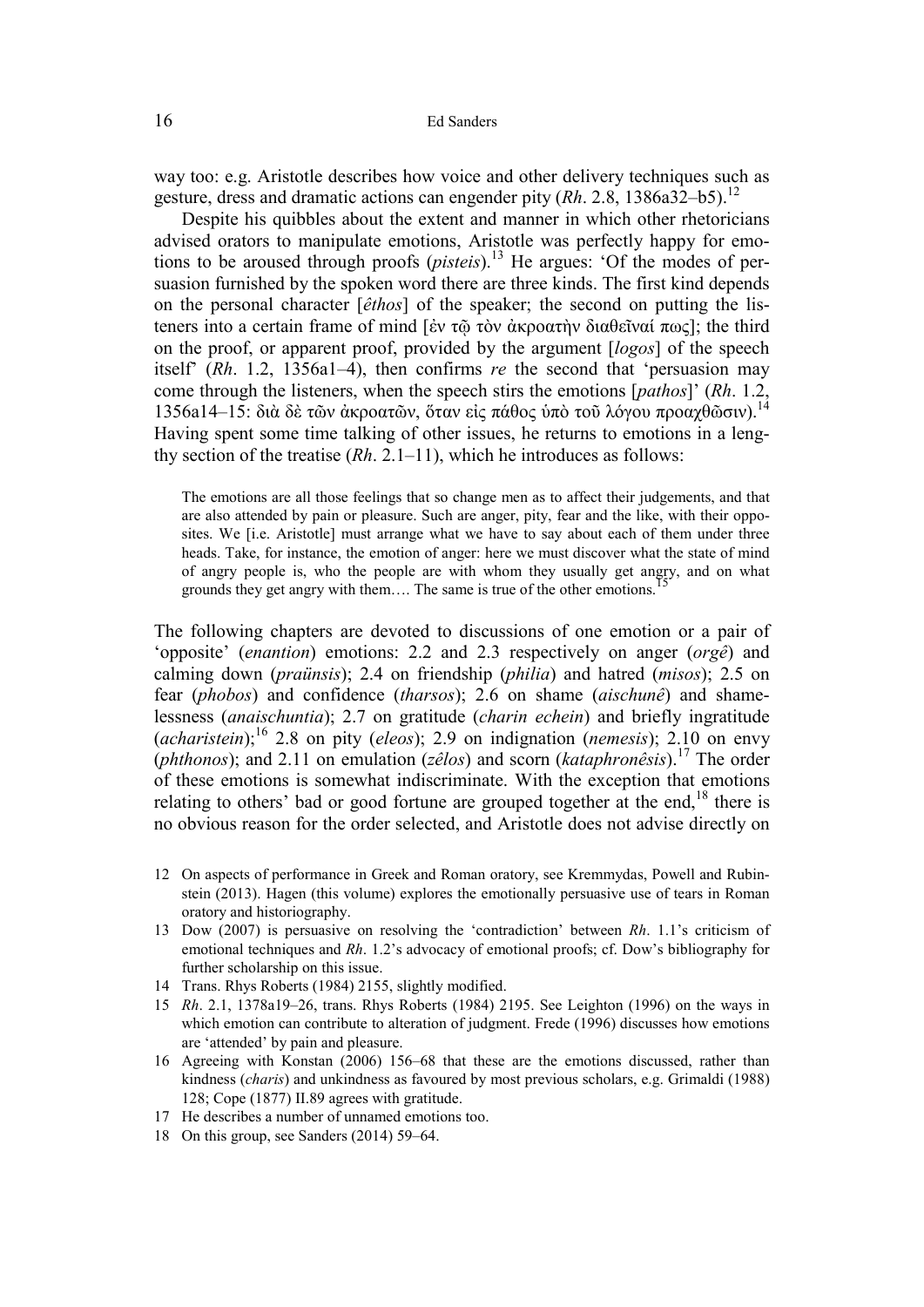Introduction 17

which emotions may be appropriate for different sorts of speech, $19$  or which will work well together. A second surviving rhetorical treatise from the Classical period, probably by Anaximenes,<sup>20</sup> also discusses emotion arguments – primarily in the chapters on deliberative and judicial oratory (respectively chs 34 and 36), in which he describes three friendly emotions (pity, goodwill and gratitude) and three hostile ones (anger, hatred and envy) as particularly important.<sup>21</sup>

The second set of ancient source material of particular relevance to this volume is oratory, beginning with the group of speeches written and (mostly) performed in Athens in the period c. 420–322 BCE, known as the 'Attic oratorical corpus'. This corpus contains approximately 105 judicial speeches (both prosecution and defence speeches, on matters of both public and private law, as well as adjudications), $^{22}$  sixteen deliberative speeches (delivered to the Athenian Assembly), and a handful of display speeches (mostly funeral speeches, delivered by a leading politician to honour the war dead), as well as some letters,  $^{23}$  political tracts and rhetorical exercises. Unlike the rhetorical treatises – the extent of whose relation to practical oratory is debatable – this corpus tells us how persuasion was actually 'done' in this very fruitful literary period: these speeches, letters and tracts demonstrably use emotional techniques as part of their persuasion strategies.<sup>24</sup> Such techniques are both overt, with emotions explicitly called for, and covert, with emotions aroused indirectly by the judicious use of words and phrases that act as psychological triggers. $^{25}$ 

Both these types of evidence – theoretical (rhetoric) and practical (oratory) – have their counterparts in later antiquity too. Survivals from the Hellenistic eastern Mediterranean are limited,<sup>26</sup> but a large number of speeches survive from the Imperial period, mostly given in a civic context (e.g. the speeches of Dio of Prusa). More relevant to this volume are rhetorical treatises and speeches from the Roman Late Republic and Principate. The Ciceronian corpus is vast,  $27$  and contains many speeches utilizing emotional techniques.<sup>28</sup> Of interest too are his

- 19 Judicial, deliberative and display being the three subdivisions he discusses at *Rh*. 1.3 other types such as hortatory, supplicatory etc. presumably being hybrids.
- 20 This treatise, the *Rhetoric to Alexander*, is contained within the Aristotelian corpus. Its attribution to Anaximenes of Lampsacus is longstanding and probably correct.
- 21 See further Sanders (this volume).
- 22 Griffith-Williams (this volume) considers two adjudications in inheritance disputes.
- 23 For emotive persuasion in literary letters, see Westwood (this volume).
- 24 For a brief introduction to emotion in Classical Greek rhetoric and oratory, see Konstan (2010).
- 25 On explicit *versus* covert emotion arousal, see further Sanders (2012a) 160–1 and (2014) 88– 98.
- 26 Though on this period see particularly Kremmydas and Tempest (2013).
- 27 There are only two non-Ciceronian complete speeches in Latin pre-200 CE: a panegyric by Pliny praising Trajan, and a (self-)defence speech by Apuleius on a charge of seduction by magic – see Powell (2011).
- 28 Cicero's use of emotional techniques has tended to be taken for granted in scholarly studies. The use of emotion has been highlighted especially in the closing sections of his defence speeches, where an appeal to pity (*commiseratio*) is a standard ingredient; cf. Winterbottom (2004). Gildenhard (2010) 36 notes Cicero's at first sight surprising tendency to pre-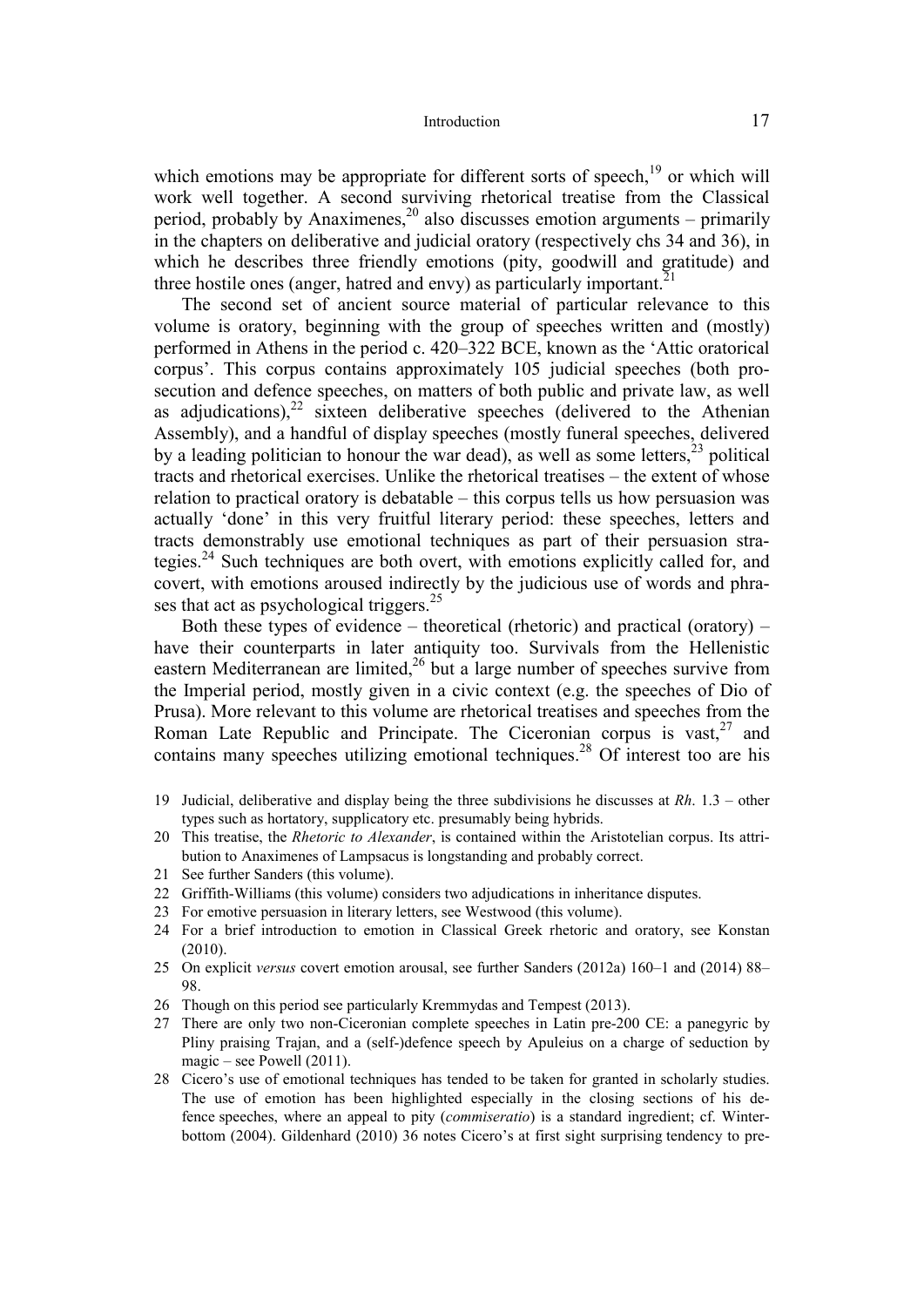rhetorical works, in particular (for our purposes) *De oratore*, which contains a large section discussing emotional techniques (2.178–216), partly a recapitulation of Greek rhetorical ideas, but particularly adding deeper discussions of voice, gesture and dress.<sup>29</sup> A second important Roman rhetorician is Quintilian, who also discusses emotional techniques at length (*Institutio* 6.1.7–2.36).

A third type of evidence of great importance to this volume is literary representations of speeches. These primarily occur in historiography.<sup>30</sup> Ever since Herodotus, it was a recognized part of ancient historiography to include speeches – especially deliberative and hortatory speeches (those used to effect politicalstrategic decisions, and to encourage armies before battle) – that contributed to the unfolding of the events portrayed. They are more or less prominent in different historiographers, but they appear to be universally used, and are frequently reported in direct speech (*oratio recta*) – though sometimes in indirect (*oratio obliqua*).<sup>31</sup> Historiographers were not merely recording facts, but creating works of literature, and accordingly they had a choice both of which speeches (out of the vast number actually given) to include,<sup>32</sup> and how accurately or not they wished to portray those speeches.<sup>33</sup> Literary representations of persuasion are not confined to historiography: speeches appear in a wide variety of other genres,  $34$  and other forms of verbal interlocution can also be persuasive.<sup>35</sup>

One other type of persuasive literature should be discussed, and that is the technical or didactic treatise, which seeks to persuade the reader. Treatises survive from at least as early as the Classical period (fifth to fourth centuries BCE), and become increasingly common in the latter part of that period and into the Hel-

sent himself as in the grip of strong emotion. On emotion in Ciceronian oratory, see also Webb (1997); Powell (2007); Craig (2010).

- 29 For a brief introduction to emotion in Roman rhetoric and oratory, see Hall (2007).
- 30 See in particular Sanders, Fragoulaki, Winter, Knight and Hagen (this volume).
- 31 The inclusion of speeches in *oratio recta* and *obliqua* as a narratological technique significantly predates the historiographic genre, going back at least as far as Homer – see Fox and Livingstone (2010) 544–6.
- 32 E.g. Finley (1972) 26–7, in turn quoting Dion. Hal. *Thuc.*: 'Why this particular Funeral Oration, he asked? The occasion was neither glorious nor significant. The answer, he suggested, is that Thucydides wanted a Funeral Oration by Pericles at any price. Or why, he asked, are we given the long debate on the *reconsideration* of the decision to put all Mytilenian males to death, when we properly ought to have had the original debate?'
- 33 Thucydides is famously ambiguous about the accuracy of the speeches he records, saying: 'I have found it difficult to remember the precise words used in the speeches which I listened to myself and my various informants have experienced the same difficulty; so my method has been, while keeping as closely as possible to the general sense of the words [ἐγγύτατα τῆς ξυμπάσης γνώμης] that were actually used, to make the speakers say what, in my opinion, was called for [τὰ δέοντα μάλιστ' εἰπεῖν] by each situation'; trans. Warner (1972) 47.
- 34 For example, see Johncock (this volume) on speeches in Ovid's epic poem *Metamorphoses*.
- 35 Iurescia (this volume) discusses quarrels in Roman comedy, manufactured by one character for the purposes of persuading another.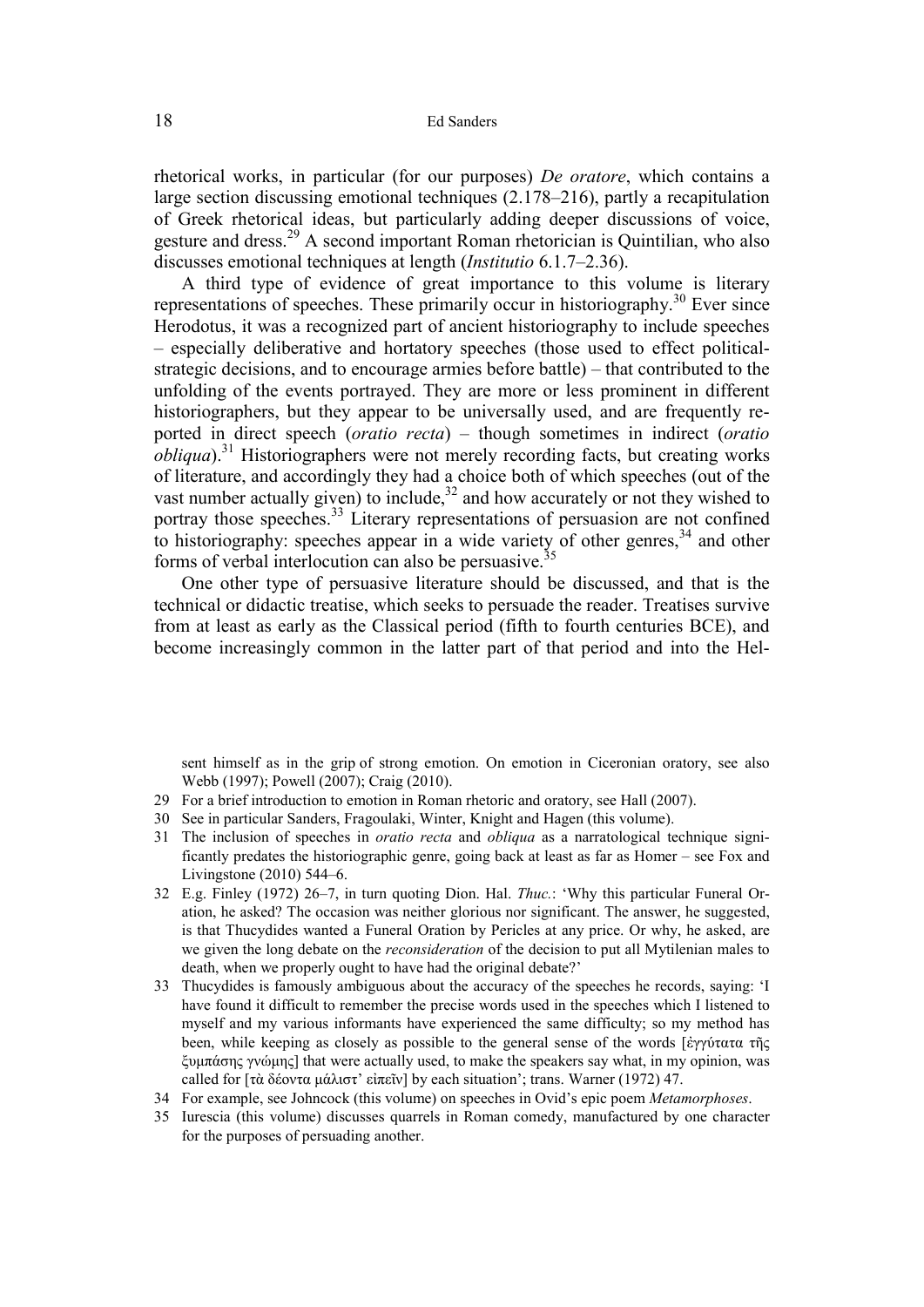Introduction 19

lenistic (third to first centuries BCE) and Roman.<sup>36</sup> They cover a very wide range of topics, from medical through military to mathematical or economic. The Hippocratic and Galenic corpora are examples of the first. Xenophon was also a prolific author, whose surviving works include several treatises.<sup>37</sup> Treatise writers might attempt to arouse a reader's emotions, as part of their persuasive technique. Other genres too can arouse a reader's emotions, most particularly poetry.<sup>38</sup>

Finally, we should be aware of the very many types of persuasion that are not literary. These include personal letters (preserved on papyri) and petitions (on papyri or carved in stone). They also include prayers or curses addressed to gods (also on papyri or inscribed), left at religious sanctuaries or in graves, or thrown down wells. They also include civic inscriptions, intended to persuade a variety of readers. While some of these types of source material might be written by men (or women) with some degree of learning, many more were written by those with little learning, and were not crafted using literary techniques of persuasion – albeit that they might have generic conventions of their own.<sup>39</sup>

### THE SCOPE AND CONTENT OF THIS VOLUME

This volume addresses the variety of ways in which emotions form part of strategies of persuasion, both within societies and between groups and individuals in the ancient world. It considers different strata of society (civic equals, armies and their commanders, emperors and their subjects, gods and humans), and diverse media of communication. Persuasion may be effected by narrative, exhortation (explicit or covert), or physical actions. Emotional strategies can be aimed at superiors, inferiors or one's equals; to strangers or friends; and deployed for personal gain or the public good. As we have seen, they can appear in oral communications (judicial, deliberative, display, hortatory, supplicatory etc.) designed to be heard once, their representations in literature, or in written communications that can be read again and again (e.g. treatises, other literary works, letters, inscriptions).

No single volume could cover the usage of emotion in persuasive strategies in the entirety of ancient written literary and non-literary media, and this book does not attempt to take such a 'handbook' approach. Rather (and reflecting its origin as a selection of the best papers from a recent conference),  $40$  the volume presents exciting new thinking in areas of this subject that are currently commanding research (and growing public) interest.

In recent years scholarship on emotive persuasion techniques has focused primarily on two areas: rhetorical techniques as propounded by technical treatises

<sup>36</sup> On technical treatises in the Hellenistic period, see Gutzwiller (2007) 154–67.

<sup>37</sup> See e.g. Winter (this volume).

<sup>38</sup> See Johncock and Hammond (this volume) for examples.

<sup>39</sup> See Chaniotis, Dickey and Salvo (this volume).

<sup>40</sup> Held by the Centre for Oratory and Rhetoric (COR) at Royal Holloway, University of London, on 27–28 June 2013.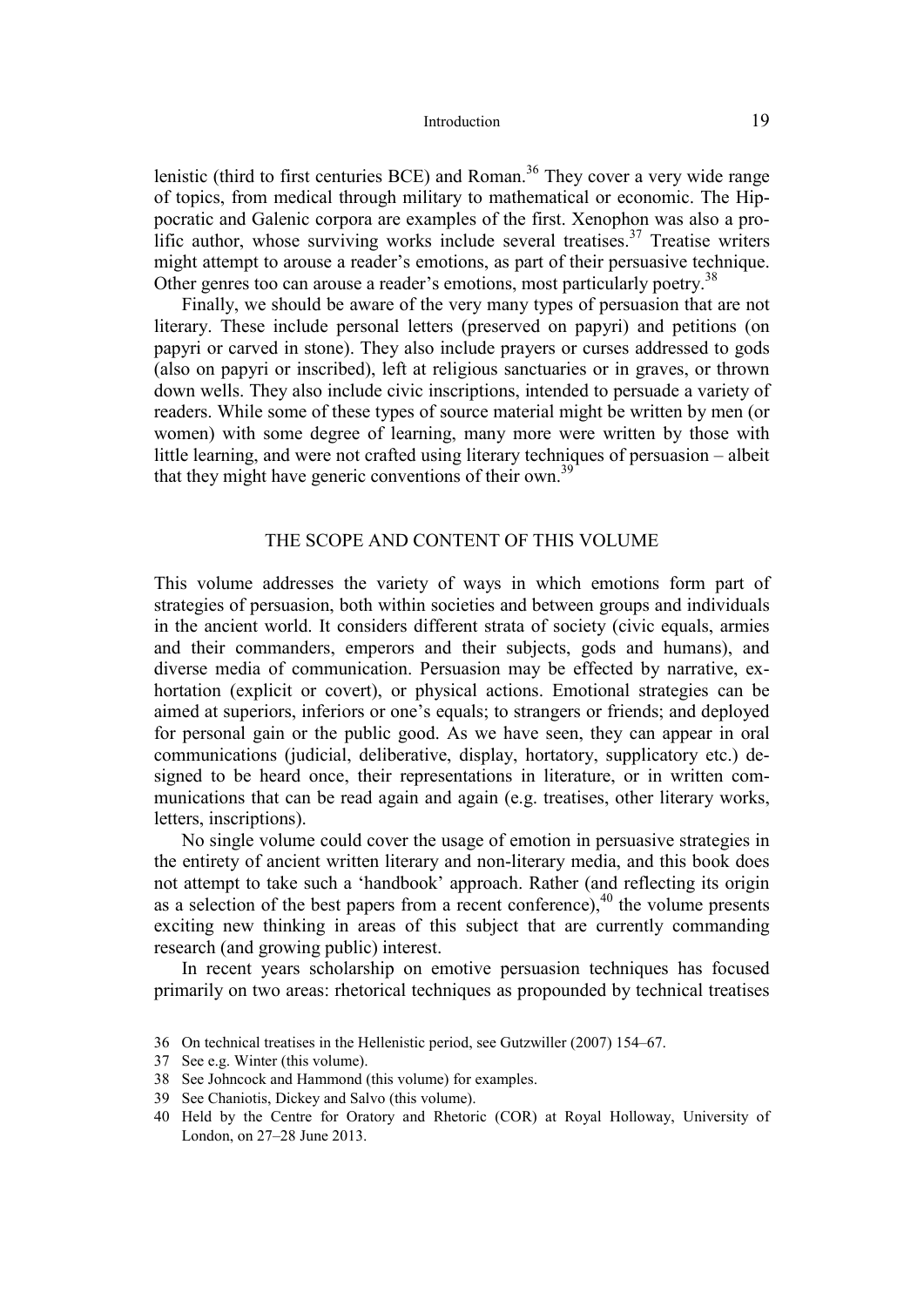(Aristotle, Anaximenes, Cicero, Quintilian); $41$  and explicit exhortation to feel a small group of emotions (anger, hatred, envy, gratitude, pity, goodwill) in Attic forensic oratory.<sup>42</sup> This volume is consciously designed to move beyond these two areas of scholarship, to examine the use of emotion in rhetorical *practice* in a wide variety of literary genres, non-literary (inscriptional and papyrological) texts, and even physical movement.<sup>43</sup> And it does so, in some cases, by employing a range of theoretical methods (such as conversational analysis, speech act theory and pragmatics) $44$  that have proved effective in other areas of classical scholarship, or in emotion studies in other disciplines (e.g. linguistics, sociology, psycho $log<sub>V</sub>$ ).

Part I recognizes that our first significant evidence for the Greek understanding of, theorizing about and use of emotion as a rhetorical technique comes from the specific historical society of Classical Athens. This is both because of the unusually wide participation in oratorical practice thanks to the radical democracy, and due to the establishment of philosophical schools in that city during that particular period. Accordingly the first section of the book is devoted to that one society. However, it looks at types of speeches never before examined in connection with emotions, and draws connections to other contemporary genres. **Carey**'s chapter explores arguments, in both forensic and deliberative oratory and with supporting evidence in historiography and Old Comedy, that play to hostility towards a politically dominant individual or faction as part of the competition for power. **Griffith-Williams** considers the choice of using, or not using, emotional arguments alongside rational ones in speeches in inheritance cases, a specific class of forensic speech so far largely ignored in studies of emotion. **Sanders** turns to deliberative speeches, arguing that a completely different set of emotions (fear, confidence, hope, shame and pride) is pertinent to this branch of oratory than those used in forensic speeches, evidenced by both the Attic corpus and representations of speeches in Thucydidean historiography. **Westwood** considers Demosthenes' *Letters*, written in his exile to the Athenian Assembly and Council, showing that in their emotional strategies – narrative of nostalgia to arouse pity

- 41 E.g. Aristotle: Fortenbaugh (1975) and (1979); Grimaldi (1980) *re Rh*. 1.1–2 and (1988) *re Rh*. 2.1–11; Conley (1982); Leighton (1996); Nussbaum (1996); Viano (2003); Ben-Ze'ev (2003); Konstan (2003) and (2006); Sanders (2014) 58–78; Dow (2015). Aristotle and Anaximenes: Konstan (2010). Aristotle to Cicero: Wisse (1989). Cicero: Fjelstad (2003); Powell (2007); Craig (2010). Cicero and Quintilian: Schrÿvers (1982); Webb (1997); Hall (2007). Quintilian: Cockcroft (1998); Katula (2003a) and (2003b).
- 42 E.g. Johnstone (1999) 109–25 on pity; Allen (2000) and (2003) on anger; Rubinstein (2000) 212–31 on gratitude; Fisher (2003) and Cairns (2003) on envy; Kurihara (2003) on hatred; Rubinstein (2004) on anger and hatred; Bers (2009) 77–98 on pity; Sanders (2012b) on anger, hatred and envy; Rubinstein (2014) on anger and pity; Sanders (forthcoming) on goodwill. On the Roman side, see Webb (1997) on indignation and pity; Craig (2010) on indignation. Also *re* invective, which implicitly has emotional aspects, see e.g. Steel (2006) 50–2; Powell (2007); Seager (2007).
- 43 See Jackson (this volume) on the last of these.
- 44 On which see respectively Hammond, Iurescia and Dickey (this volume). Eckert (this volume) uses sociological theories of 'trauma'.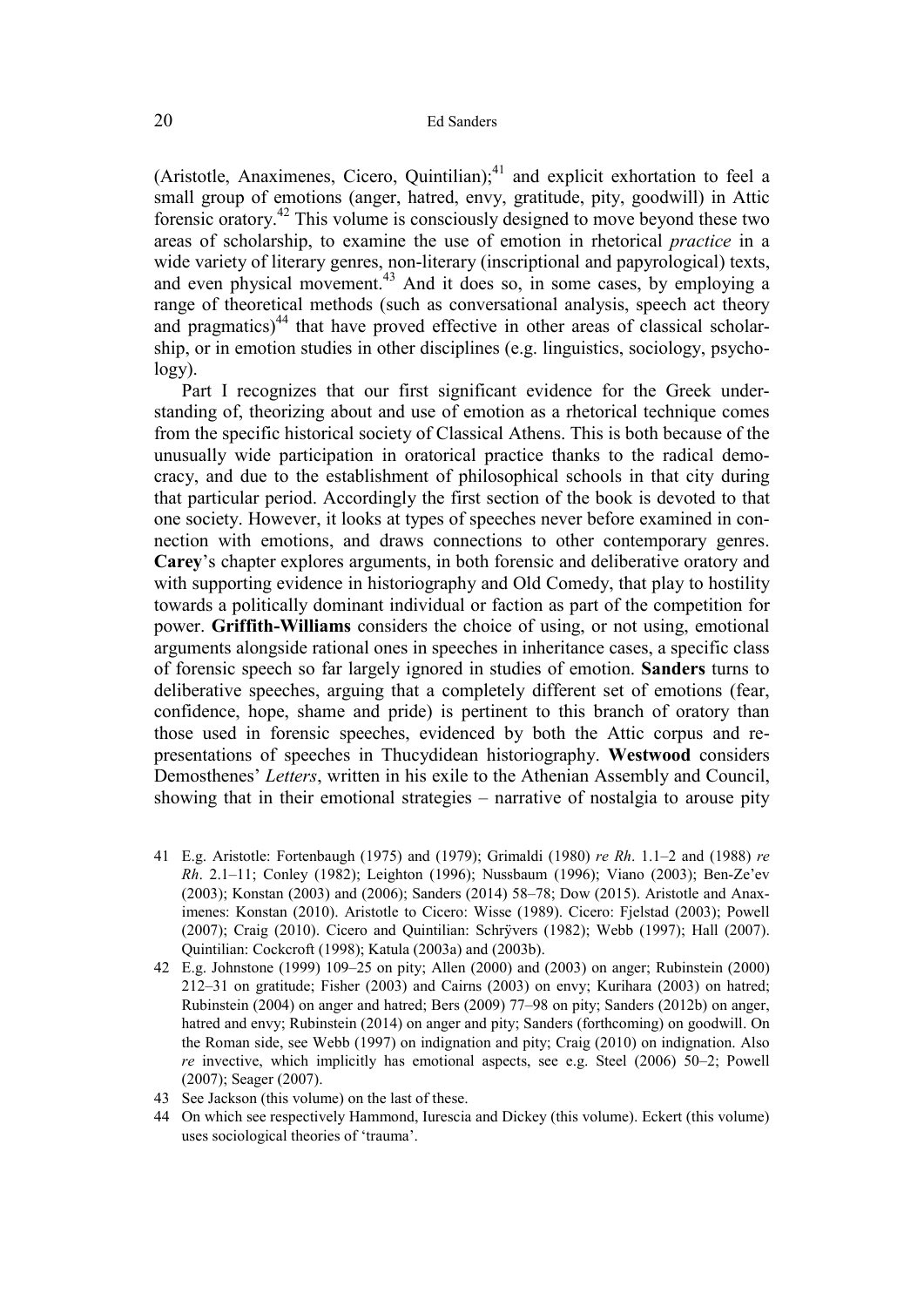and goodwill, and arousal of nostalgia in the reader/listener – they function very like actual speeches.

While Part I necessarily concentrates on (Classical) Greece, the attention of the remainder of the book is divided almost equally – though not symmetrically – between Greece (of all periods) and Rome. The following three Parts focus on three different directions in which study has spiralled out from Attic oratory. While it will become apparent that there is a range of interconnections between chapters in different sections, the organization that has been chosen highlights three particularly notable thematic groupings.

Part II examines a variety of ways in which emotion is used in the formation of community identity. **Chaniotis** considers how the authors of epigraphic texts from *poleis* across the Greek eastern Mediterranean sought to create a feeling of community through emotional arousal – a form of purportedly communal emotional performance. **Fragoulaki** returns to Thucydides, and considers two dramatic rhetorical occasions, in which emotional persuasion techniques are (or are consciously not) used internally between speaker and audience, and externally between Thucydides and his readers. **Eckert**'s is the first chapter to take us to Rome, with an interdisciplinary approach to the emotional response to cultural trauma (arising from Sulla's proscriptions), and its rhetorical use in Ciceronian forensic oratory and a range of later genres that borrow from and extend Cicero's techniques. Finally, **Jackson**'s chapter examines Plato's description of how emotions could be incited, moulded and instilled in a community through participation in choral dance techniques, leading to their socialization and mass persuasion to behaviour appropriate to the *polis*.

Part III considers emotive persuasion strategies in situations of unequal power. **Winter** compares Xenophon's *Hipparchicus* (*Cavalry Commander*), a technical treatise containing instruction in the manipulation of the emotions of one's men, political superiors and the enemy, but no examples, with practical examples in the same author's historiographical *Anabasis*. **Knight** examines narratives of *ira Caesaris* in poetry, philosophy and historiography, showing how Roman emperors could judiciously use displays of anger to persuade their subjects to submit to imperial control, and how this technique could be abused. **Hagen**'s chapter provides a counterfoil, moving from Cicero's theoretical advice on the rhetorical use of tears – as a somatic indicator of a variety of emotions – to practical examples in Roman historiography of emperors using tears as an emotive tool to persuade and control their subjects. **Johncock** takes us from the human to the divine, examining speeches in Ovid's *Metamorphoses* in which frequently a human tries, but fails, to persuade a god; however, Ovid succeeds in persuading his reader of the speaker's case, and inspiring him or her to pity.

Part IV has two foci, contributing to a greater or lesser extent to each chapter: linguistic formulae used to generate emotion, and genre-specific emotive persuasion. **Dickey** uses pragmatic theories of politeness to examine a shift from making requests via bald imperatives (Classical period) to the emergence of a language of politeness (Hellenistic period, both literary and papyrological texts), which reflects changes in language suggesting heightened emotion. **Salvo** exa-